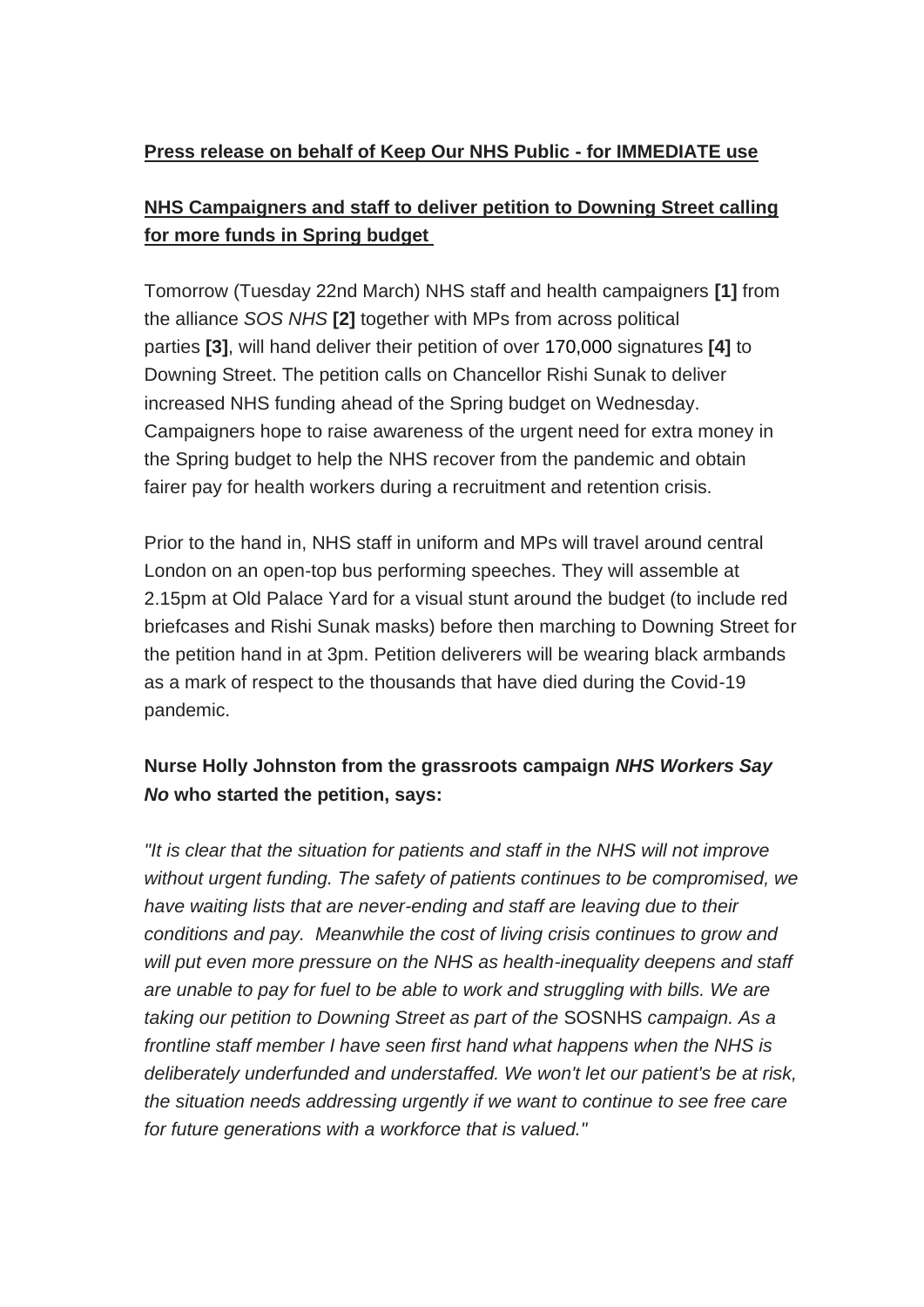### **Dr John Puntis, Co-Chair of** *Keep Our NHS Public* **(part of** *SOS NHS***) says:**

*"If austerity politics had not reduced the historical annual uplift to funding, the NHS would have had £200bn more in its coffers. With current spending plans this funding gap will rise to £300bn by 2025. Rather than waste money by throwing it at the private sector, we are calling on the chancellor to invest in the NHS, pay staff properly and make a £20bn down payment to begin urgently needed work to start putting services back on their feet. The NHS is a crucial component of the social wage and even more vital as inflation and cost of living rises continue to wreak havoc on households and consign millions to poverty."*

### **[ends]**

For interview, further information and logistics ahead of the day please contact Press and Media Officer for *Keep Our NHS Public*, Samantha Wathen on 0777 6047472 or email [press@keepournhspublic.com](mailto:press@keepournhspublic.com?subject=Inquiry%20about%20petition%20hand-in)

**On the day logistics**: Please contact Lewis Baker (Campaigns officer for Keep Our NHS Public) on: 07455219308

#### **Notes to editors**

- 1. To include: Nurse Holly Johnston (petition starter) Nurse Holly Turner (NHS Workers Say No) Dr John Puntis (Co-chair of Keep Our NHS Public) Dr Andrew Meyerson (A&E Doctor) and Alia Butt (NHS Psychotherapist and a member of Keep Our NHS Public)
- 2. *SOS NHS* is the largest coalition yet formed in defence of the NHS comprised of over 50 campaign groups, trade unions, health and care staff, social movements and civil society organisations. The coalition believe this money is needed to provide funds for urgent staff needs, tackle soaring costs for backlog maintenance and reopen almost 5,000 NHS beds that have not been used since the pandemic began. To stop the continued worsening of the crisis in the NHS, the coalition aims to persuade the Government to take immediate, concrete steps to relieve the crisis in hospitals, mental health, primary, community and social care, make a major U-turn and revise the Spending Review. <https://sosnhs.org/>